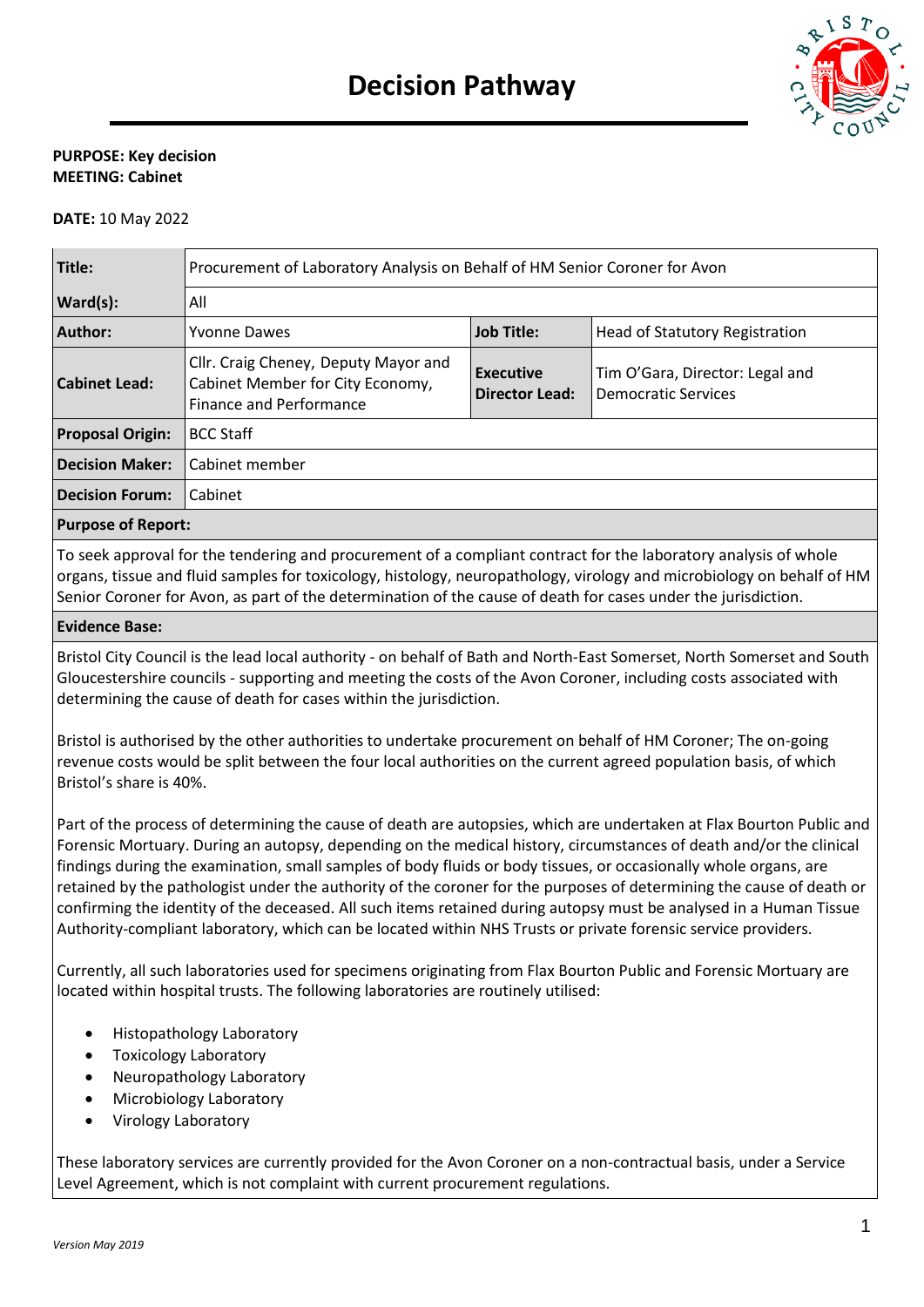Without a procured contract Bristol City Council would not be able to meet its statutory duties. It is a highly specialised service with a limited number of companies able to meet the legislative and regulatory requirements, however, recent soft market testing has identified at least two potential suppliers.

## **Cabinet Member / Officer Recommendations:**

That Cabinet:

1. Authorises the Director: Legal and Democratic Services, in consultation with the Cabinet Member for City Economy, Finance and Performance to take all steps required to procure and award the contract(s) (including any individual contracts over £500k) necessary for the implementation of specialist laboratory analysis services as outlined in this report for 3+1+1 years at a cost of up to £1.6m in-line with the procurement routes and maximum budget envelopes outlined in this report, noting the associated Legal commentary.

## **Corporate Strategy Alignment:**

- 1. The Corporate Strategy commits the council to meeting statutory obligations, which this proposal aims to facilitate
- 2. It will equip our colleagues to be as productive and efficient as possible through partnership with a specialised supplier of specialist laboratory analysis services

#### **City Benefits:**

1. Awarded contracts will include a social value element

## **Consultation Details:**

N/A

#### **Background Documents:**

- 1. Human Tissue Authority Codes of Practice and Standards [\(Code B: Post Mortem Examination\)](https://content.hta.gov.uk/sites/default/files/2020-11/Code%20B.pdf)
- 2. [Coroners and Justice Act 2009](https://www.legislation.gov.uk/ukpga/2009/25/contents)
- 3. [Public Health Act 1936](https://www.legislation.gov.uk/ukpga/Geo5and1Edw8/26/49/contents)

#### **Financial Information:**

| <b>Revenue Cost:</b>         | Up to £1.6m total<br>(3year+1year+1year<br>contract) | <b>Source of Revenue</b><br><b>Funding:</b> | 40% contribution from Bristol City Council<br>$= c.f.0.7m$<br>(Statutory Registration service annual<br>Revenue budget)<br>60% contribution from Avon Authorities<br>$= c.f.0.9m$ |
|------------------------------|------------------------------------------------------|---------------------------------------------|-----------------------------------------------------------------------------------------------------------------------------------------------------------------------------------|
| <b>Capital Cost:</b>         | £0                                                   | <b>Source of Capital</b><br><b>Funding:</b> | N/A                                                                                                                                                                               |
| $\sf{I}$ One off cost $\Box$ | Ongoing cost $\boxtimes$                             | Saving Proposal $\Box$                      | Income generation proposal $\square$                                                                                                                                              |

# **Advice from Financial/Legal/ICT/HR:**

#### **1. Finance Advice**:

This report requests approval to tender and procure compliant contract(s) for various laboratory cause of death analysis services on behalf of HM Senior Coroner for Avon. It also requests delegated authority for the Director of Legal and Democratic Services in consultation with the Cabinet Member for City Economy, Finance and Performance then to procure and award the contract(s). There are a limited number of companies who meet the legislative and regulatory requirements linked to the provision of these specialised services. However recent soft market testing has identified at least two potential suppliers.

The contract would be for 3+1+1 years and cost c.£0.3m p.a./£1.6m across a maximum 5-year total contract period. Annual revenue costs would be split between the four local authorities on the current agreed population basis. So that Bristol's share is 40% and the associate Local Authorities' share is 60%.

BCC's 40% funding contribution is confirmed as available from Statutory Registration Service annual revenue budget.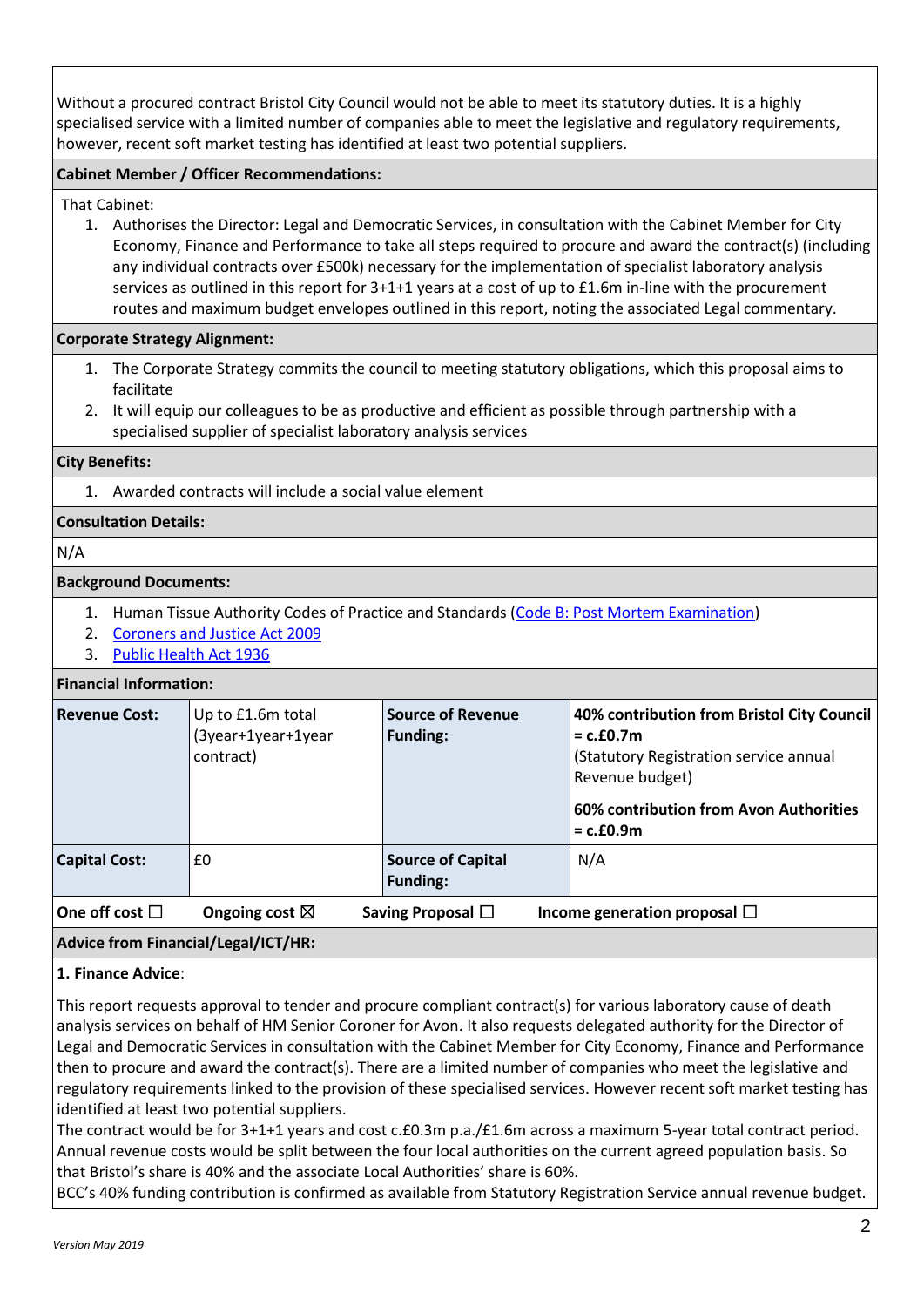## **Jemma Prince, Finance Business Partner, 21 February 2022**

# **2. Legal Advice:**

The procurement process must be conducted in line with the 2015 Procurement Regulations and the Councils own procurement rules. Legal Services will advise and assist officers with regard to the conduct of the procurement process and the resulting contractual arrangements.

## **Husinara Jones, Commercial and Governance Team Leader, 19 April 2022**

**3. IT Advice:** 

No IT Implications are anticipated.

## **Iain Godding, Head of Enterprise Architecture: 02/03/2022**

**4. HR Advice:** 

No HR implications evident.

#### **James Brereton, HR Business Partner, 16 February 2022**

| <b>EDM Sign-off:</b>            | Resources EDM      | 09/03/2022 |
|---------------------------------|--------------------|------------|
| <b>Cabinet Member Sign-off:</b> | Cllr. Craig Cheney | 14/03/2022 |
| <b>Mayor's Office Sign-off:</b> | Mayor's office     | 28/03/2022 |